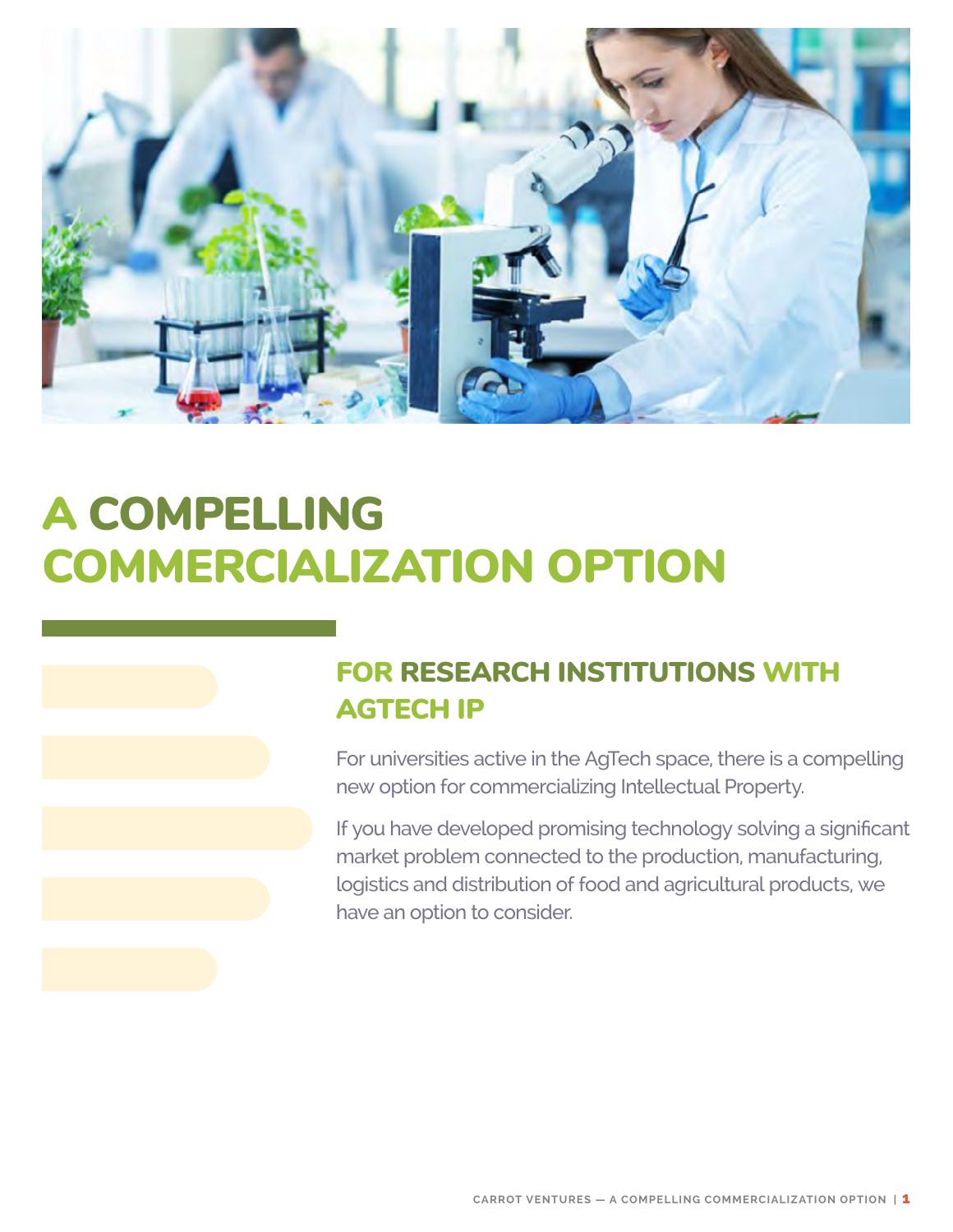

*"Carrot Ventures seeks novel agricultural technologies to commercialize."*

# WHAT IS CARROT VENTURES?

Carrot Ventures seeks novel agricultural technologies to commercialize. Areas of interest include animal health, crop production, digital agriculture, food safety and logistics, food tech, and value-added products across the agricultural value chain. We will consider technologies from anywhere, but there must be some relevance to the Canadian market.

# WHO IS CARROT VENTURES?

**[AVAC Group](https://avacgrp.com/)** created Carrot Ventures specifically to form and fund new AgTech companies. With the support of **[Farm Credit](https://www.fcc-fac.ca/en.html)  [Canada](https://www.fcc-fac.ca/en.html)** (FCC), Carrot Ventures now has \$15 million to back technologies that hold commercial promise. Please review the **[press release for details](https://carrotventures.com/avac-group-launches-carrot-venture-capital-fund/)**.

# WHY CARROT VENTURES?

For over 20 years, AVAC Group invested in Canadian companies across the entrepreneurial spectrum.

During this time, they witnessed many entrepreneurs encounter the same challenges getting financed. This is because entrepreneurs are often unclear how best to characterize the opportunity to investors and unwittingly erect barriers to success.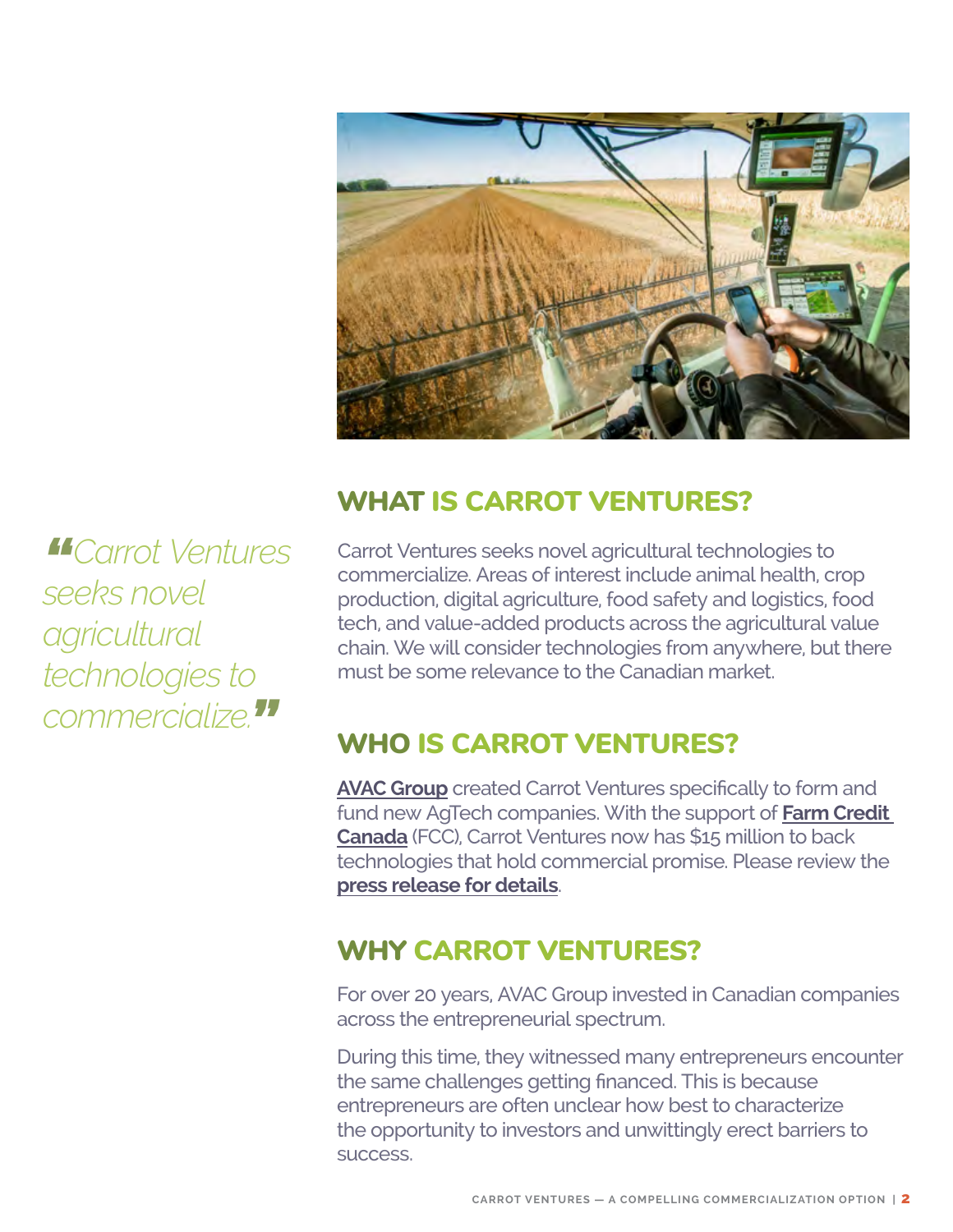# BARRIERS TO GETTING FINANCED

The most common barrier is inexperienced leadership, followed closely by technologies that do not solve a compelling market problem or that lack a defensible intellectual property position. These challenges are amplified by unclear value propositions, overly complicated ownership structures, and limited corporate governance and oversight. Carrot seeks to resolve all these issues upfront.

#### CARROT'S APPROACH

Carrot sets the stage for securing capital and achieving commercial success.

To accomplish this, we developed the **[Carrot Company](https://carrotventures.com/how-does-it-work/)  [Formation Model,](https://carrotventures.com/how-does-it-work/)** which starts with a rigorous process to validate promising agricultural technologies and assess their market potential. Next, Carrot recruits an experienced CEO to lead a new company formed specifically to commercialize the technology.

The CEO's first job is to develop and defend a robust business and financing plan. With those tasks completed, Carrot issues a financing term sheet for up to \$1 million as the lead investor. The CEO then raises additional capital to complete the financing and fund the opportunity.

At the end of this process, we have a funded company with strong technology in the hands of professional leadership. The CEO then proceeds to execute their plan to productize and commercialize the technology.

The goal is to stack the deck to favour investment, enabling rapid commercialization and equity growth.

*"The most common barrier to getting financed is inexperienced leadership."*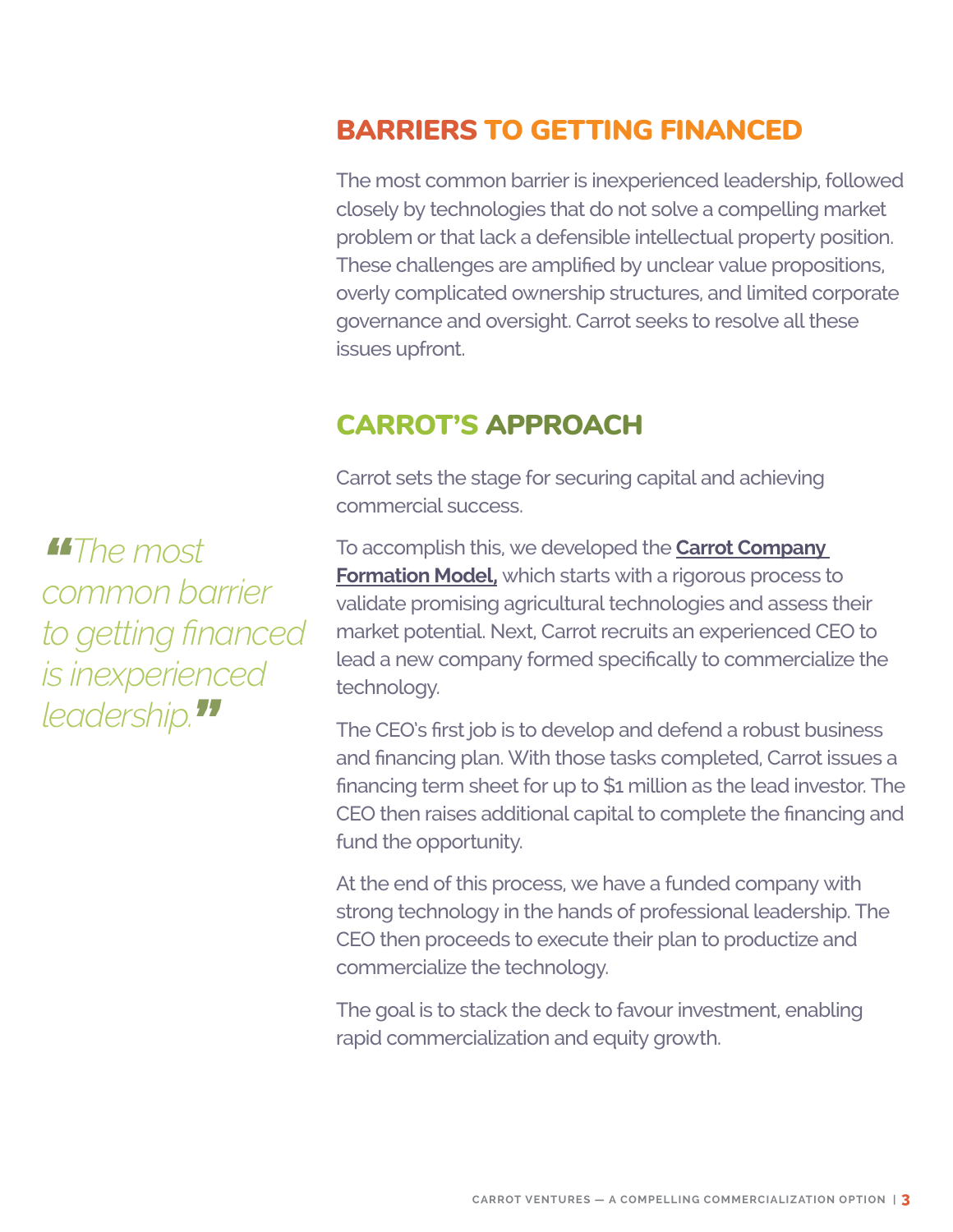# THE TECHNOLOGY TRANSFER **OPPORTUNITY**

Carrot has an appetite for **[venture scale](https://carrotventures.com/is-your-agtech-ip-venture-scale/)** AgTech IP. Carrot could become a reliable commercialization partner for university researchers and tech transfer offices. There must be a willingness to assign the IP in exchange for equity in a company dedicated to commercializing it.

The same is true for corporations with stranded or non-core assets. Carrot represents an expedited commercialization path for IP that fits their model.

Once the Carrot IP selection criteria are understood, suitable innovations can be directed to Carrot for a fit assessment.

# NEXT STEPS

If you are interested in learning more, **[watch our intro video,](https://carrotventures.com/) [download our PDF eBook](https://carrotventures.com/download-access/)** or **[Express Interest](https://carrotventures.com/contact-carrot-ventures/?gfield_radio=Express%20Interest)** in participating. We're happy to discuss your AgTech Innovation and explore potential fit.